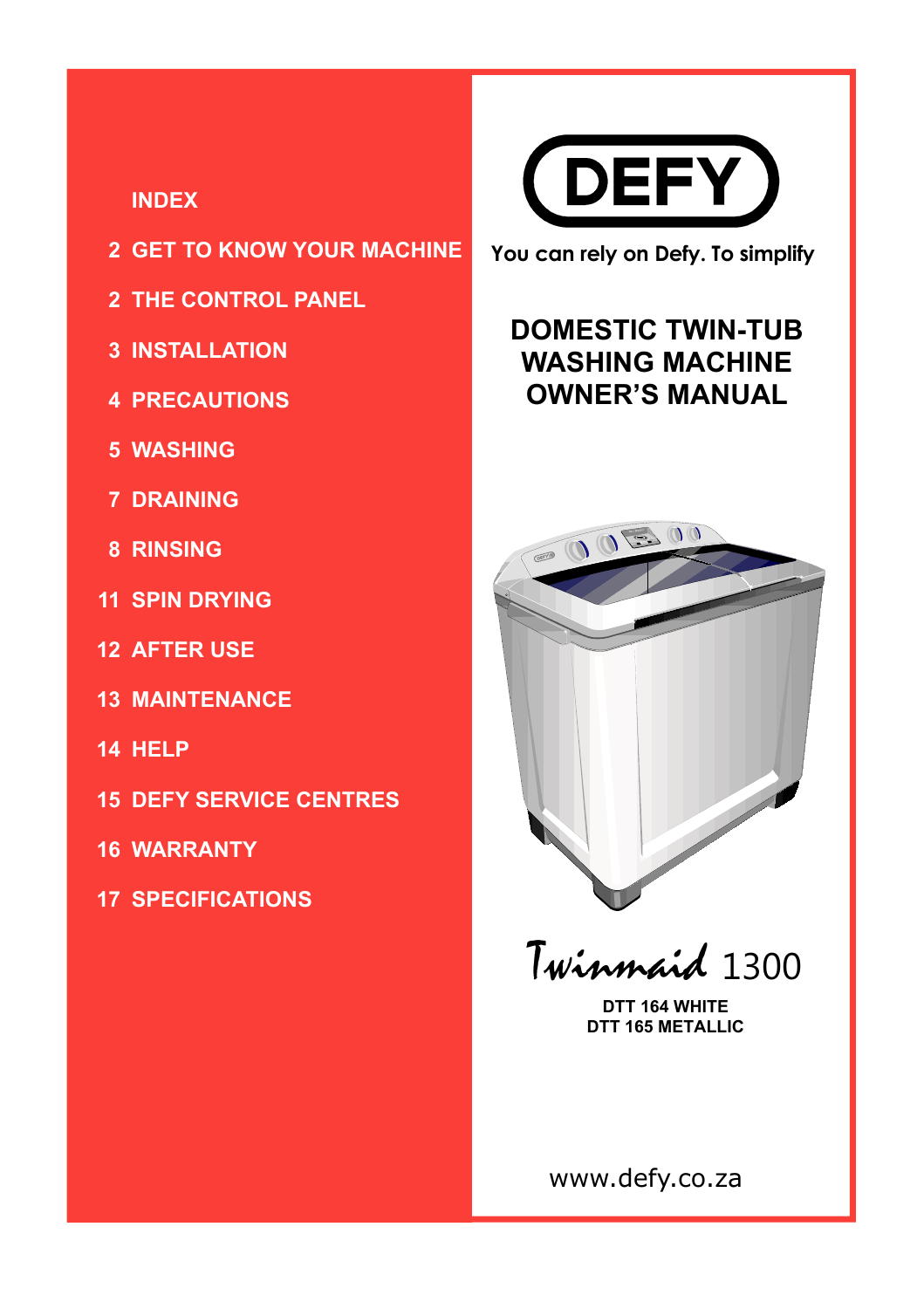#### **Getting to know your machine**

 You are now the proud owner of one of the finest and most modern washing machines that today's technology can produce. You are going to make a great team together. But first it will pay if you really get to know each other. This book will tell you all you need to know about your machine, what it will do and how to do it. Please read all the instructions carefully before operating the machine .

#### **The control panel**



## **The wash and spin tubs**



#### **Accessories**







SPIN TUB LID COVER

WATER SUPPLY **HOSE** 

DRAIN HOSE AND CLAMP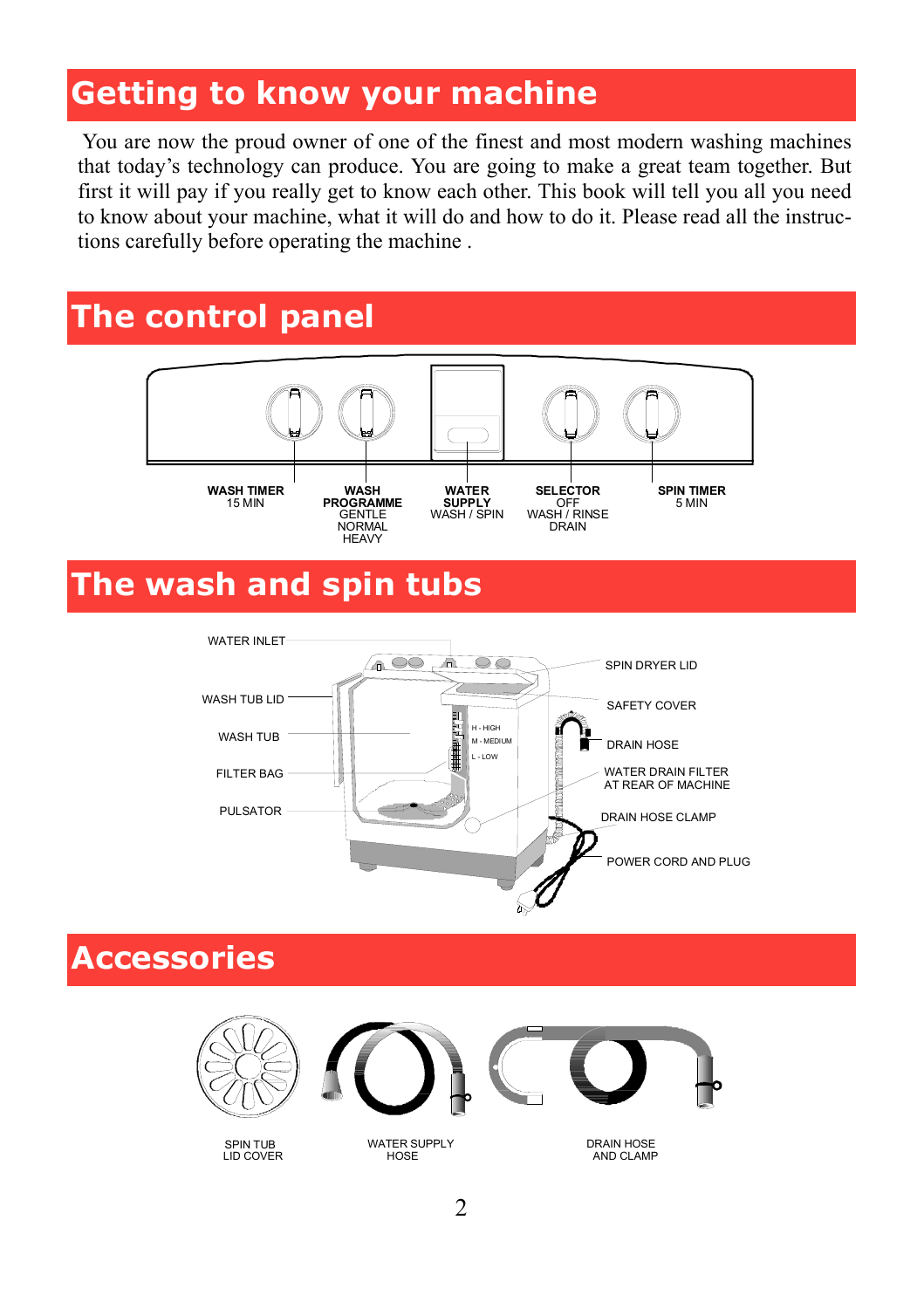#### **INSTALLATION**



#### **THE MACHINE MUST STAND ON A LEVEL SURFACE**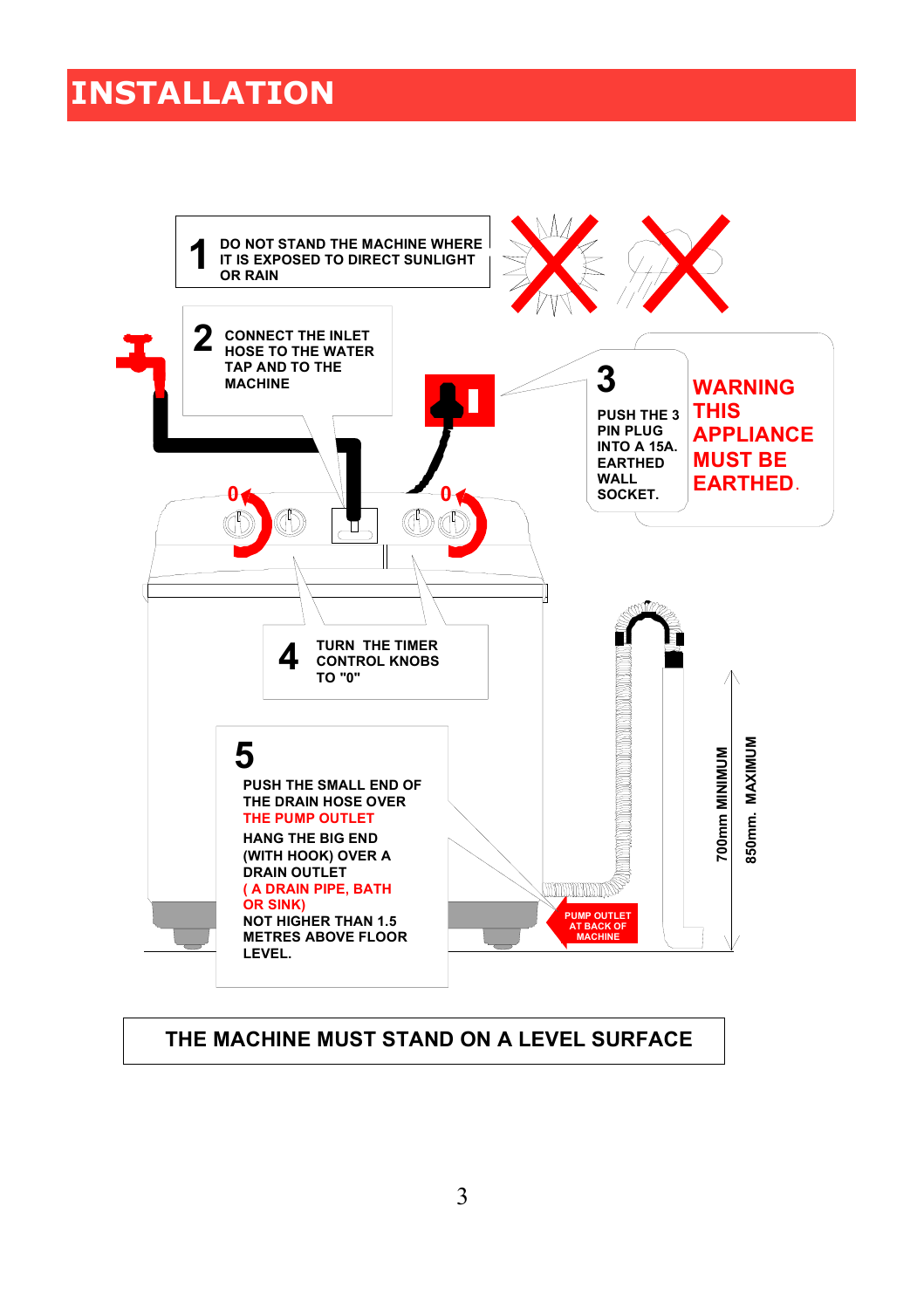# **SAFETY PRECAUTIONS**

**This appliance is not intended for use by persons (including children) with reduced physical, sensory or mental capabilities, or lack of experience and knowledge, unless they have been given supervision or instruction concerning use of the appliance by a person responsible for their safety.** 

**Children should be supervised to ensure that they do not play with the appliance.** 



**IMPORTANT NEVER TRY TO TURN A KNOB FURTHER THAN THE MARKING ON THE DIAL TURN ANTI CLOCKWISE TO RETURN THE KNOB TO "0"**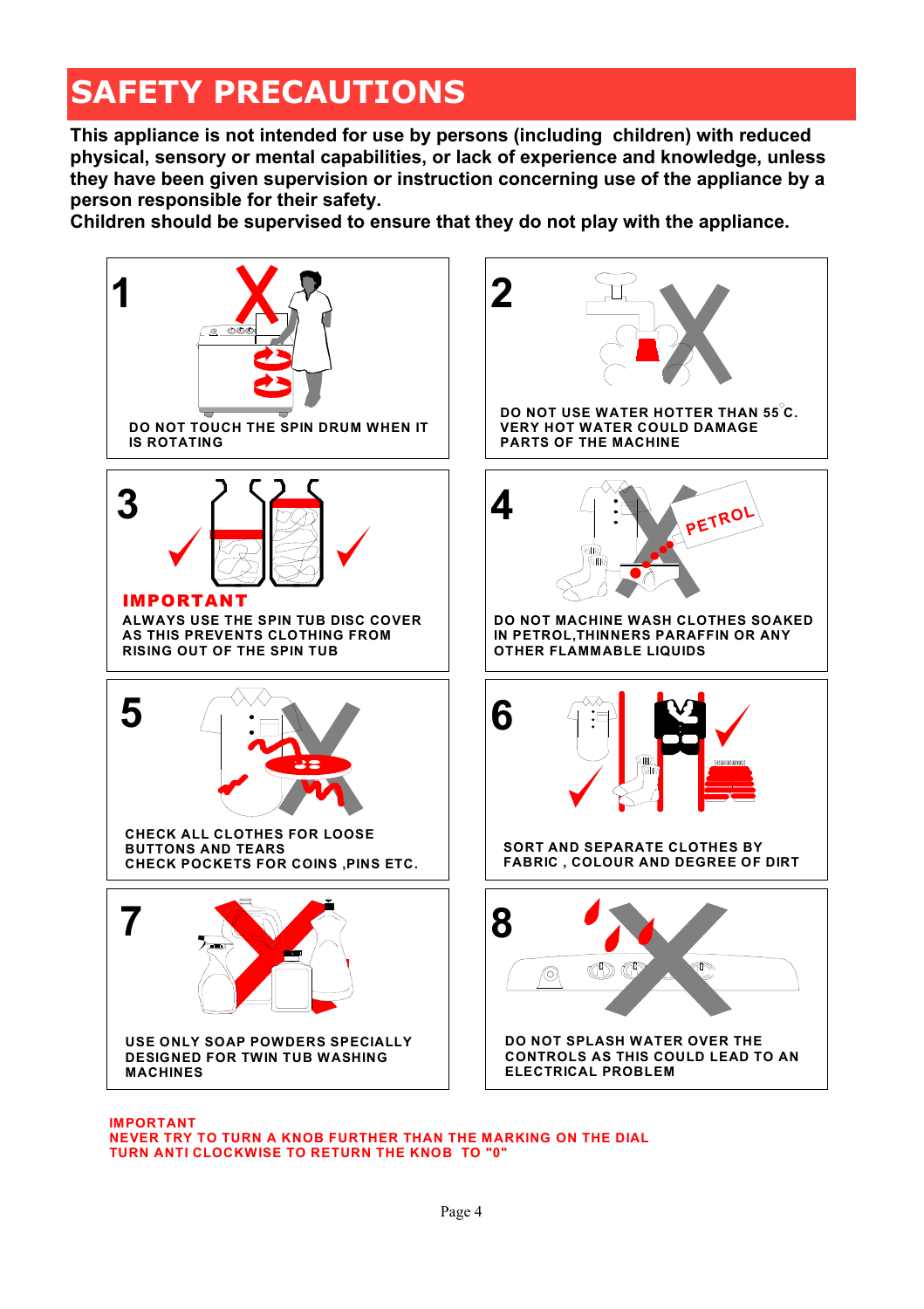## **WASHING**

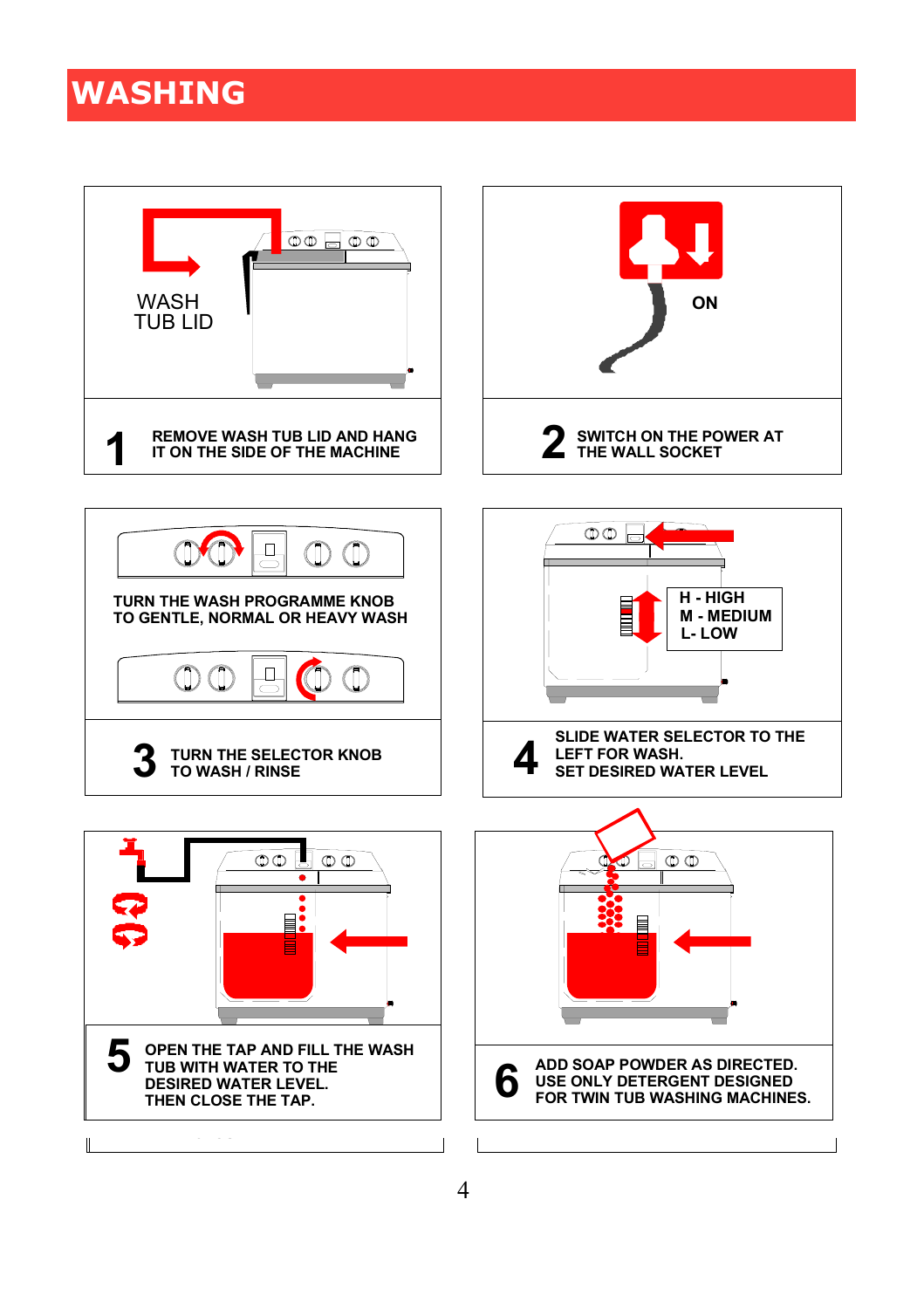# **WASHING Continued.**



| $\equiv$                                        |                                                 |               |                      |  |
|-------------------------------------------------|-------------------------------------------------|---------------|----------------------|--|
| TURN THE WASH TIMER KNOB<br>TO THE DESIRED TIME |                                                 |               |                      |  |
| <b>WASH</b>                                     | <b>FABRIC</b>                                   | <b>TIME</b>   | <b>MAX. DRY LOAD</b> |  |
| <b>GENTLE</b>                                   | <b>SYNTHETICS</b><br><b>WOOL</b><br><b>SILK</b> | $2-5$ min.    | 5.0 <sub>kq</sub>    |  |
| <b>NORMAL</b>                                   | COTTON<br>LINEN                                 | $5 - 15$ min. | 7.0 <sub>kq</sub>    |  |
| <b>HEAVY</b>                                    | <b>VERY</b><br><b>DIRTY</b><br><b>WASHING</b>   | $9 - 15$ min. | 9.0 <sub>kq</sub>    |  |







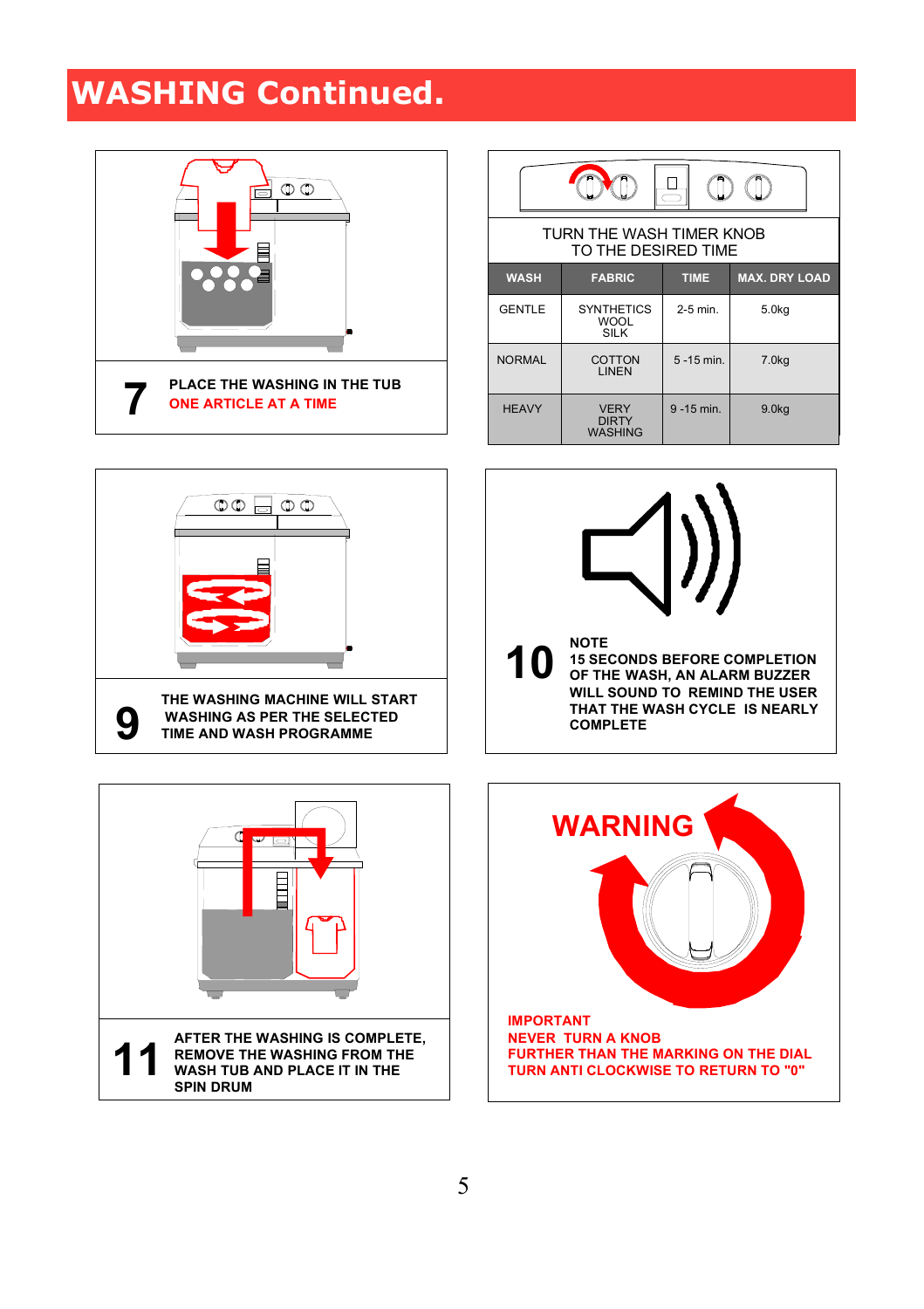## **DRAINING**



**WASHED IN THE SAME SOAPY WATER.. IF NOT, THE SELECTOR KNOB SHOULD BE TURNED TO DRAIN**



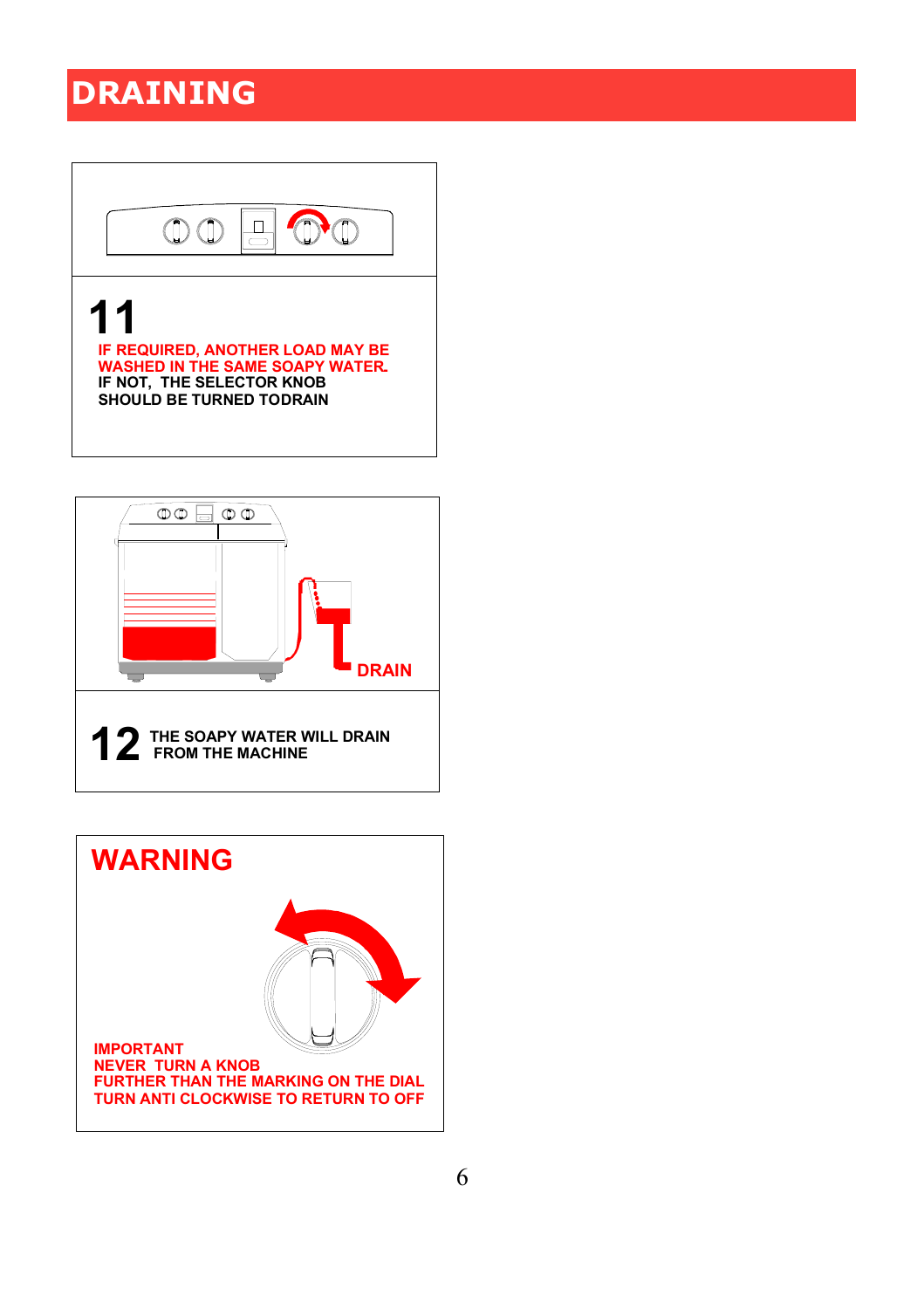## **RINSING**



NOTE:

**STEPS 5, 6 AND 8 (MARKED WITH A RED BORDER), ARE OPTIONAL**

THEY ALLOW YOU TO SPIN / RINSE IF SO DESIRED.

SPIN / RINSING HELPS TO REMOVE SOAPY WATER MORE EFFICIENTLY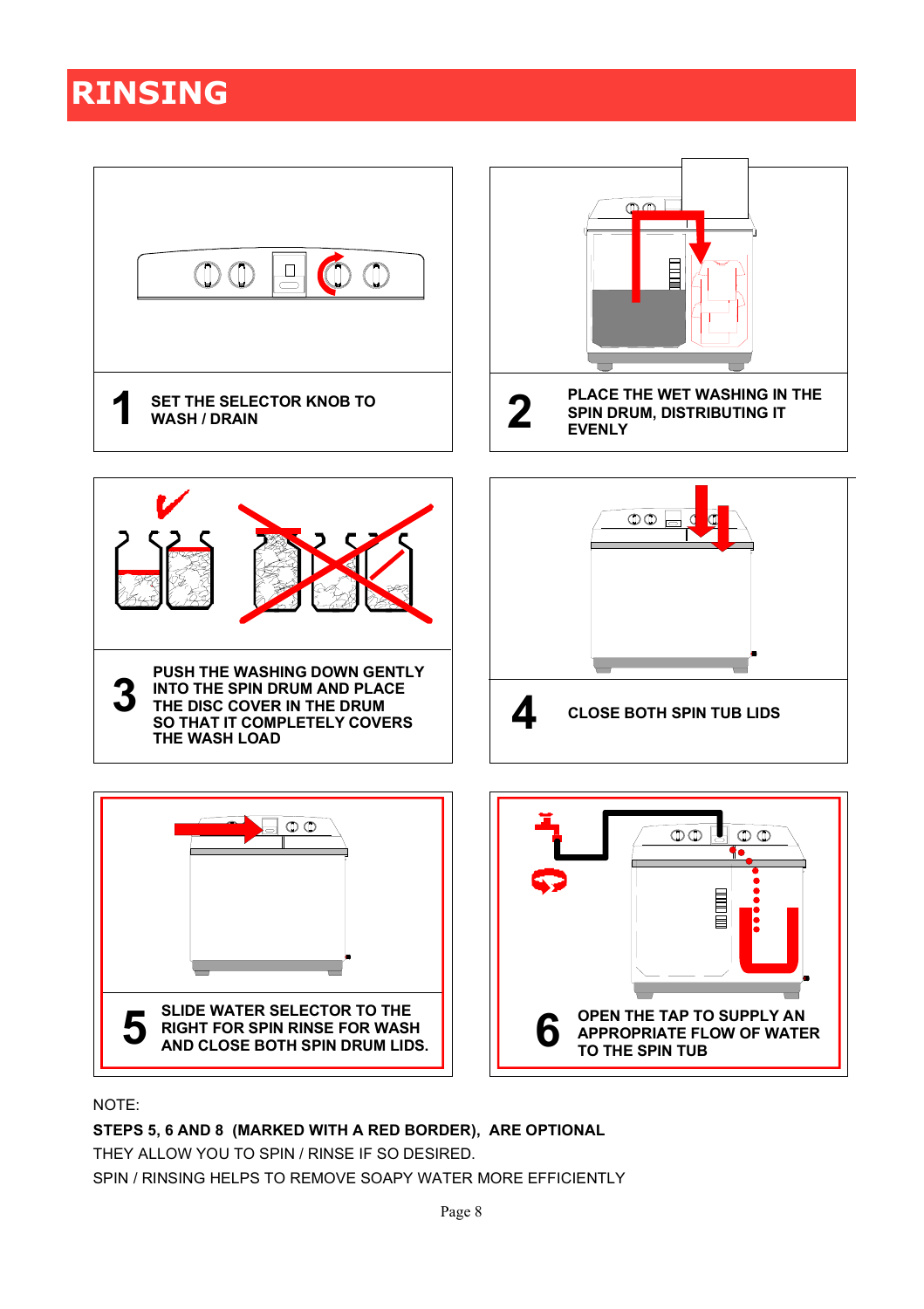#### **Rinsing continued**

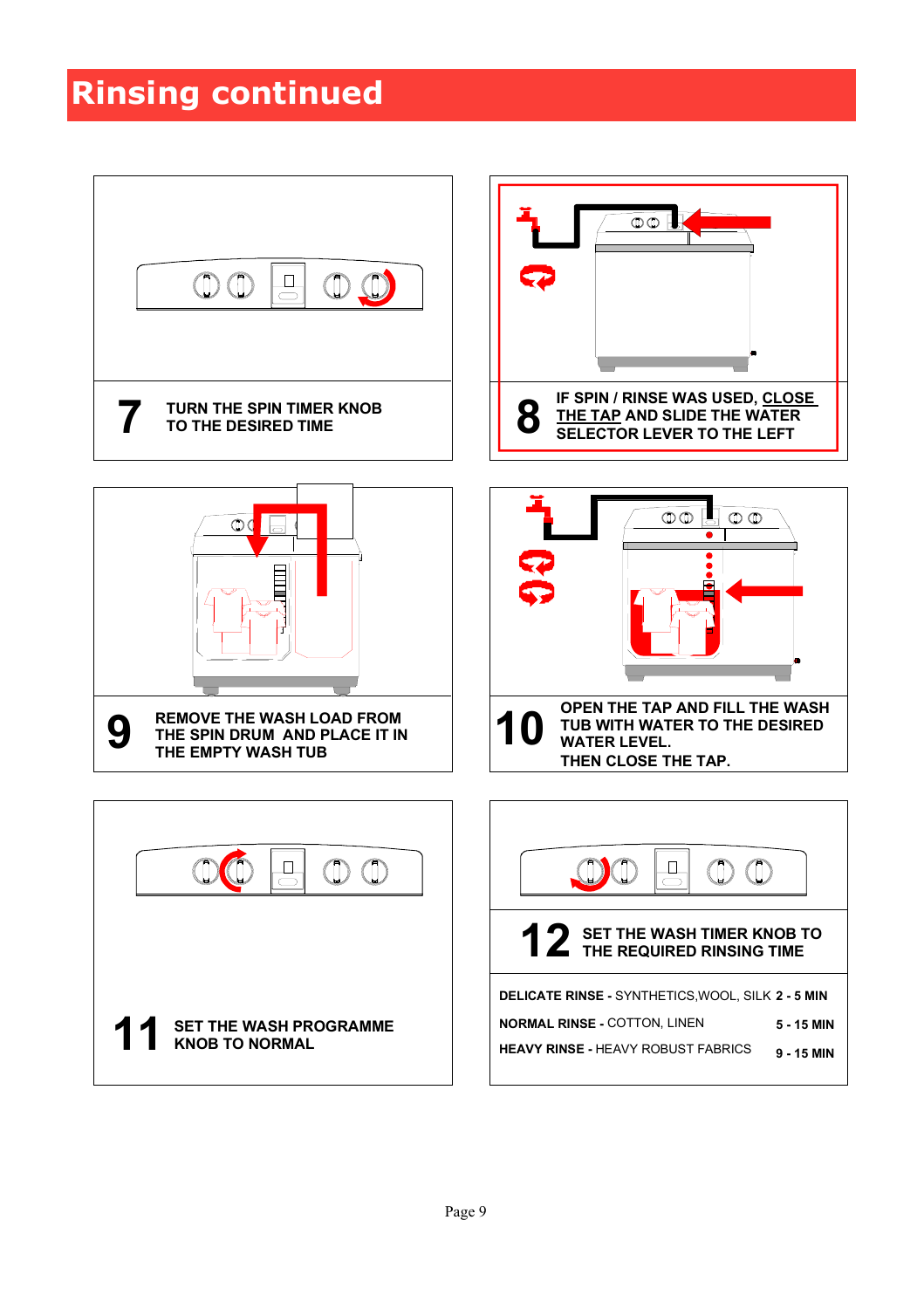# **Rinsing continued**



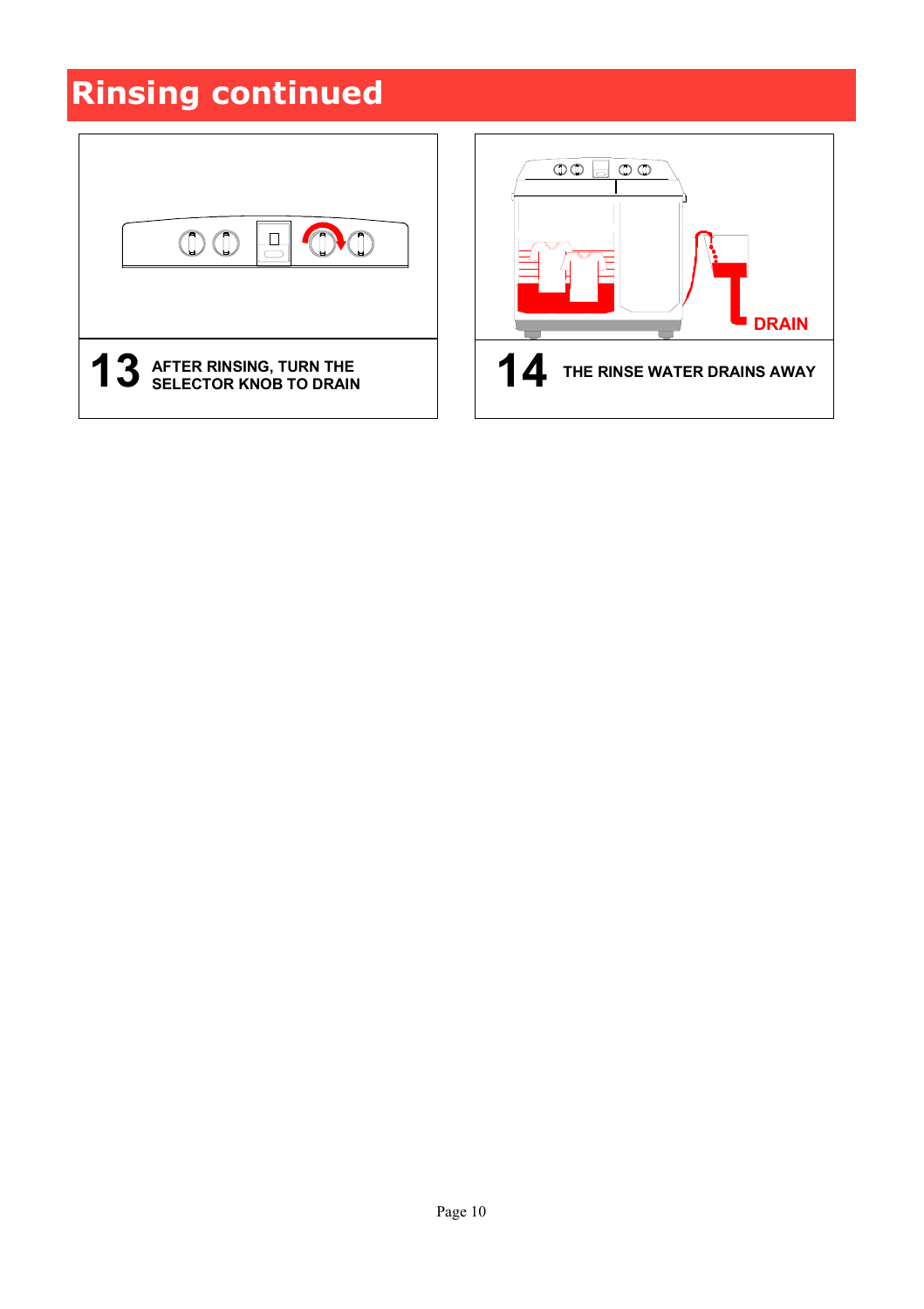#### **SPIN DRYING**



9

HEAVY COTTON FABRICS = 3 TO 5 MINUTES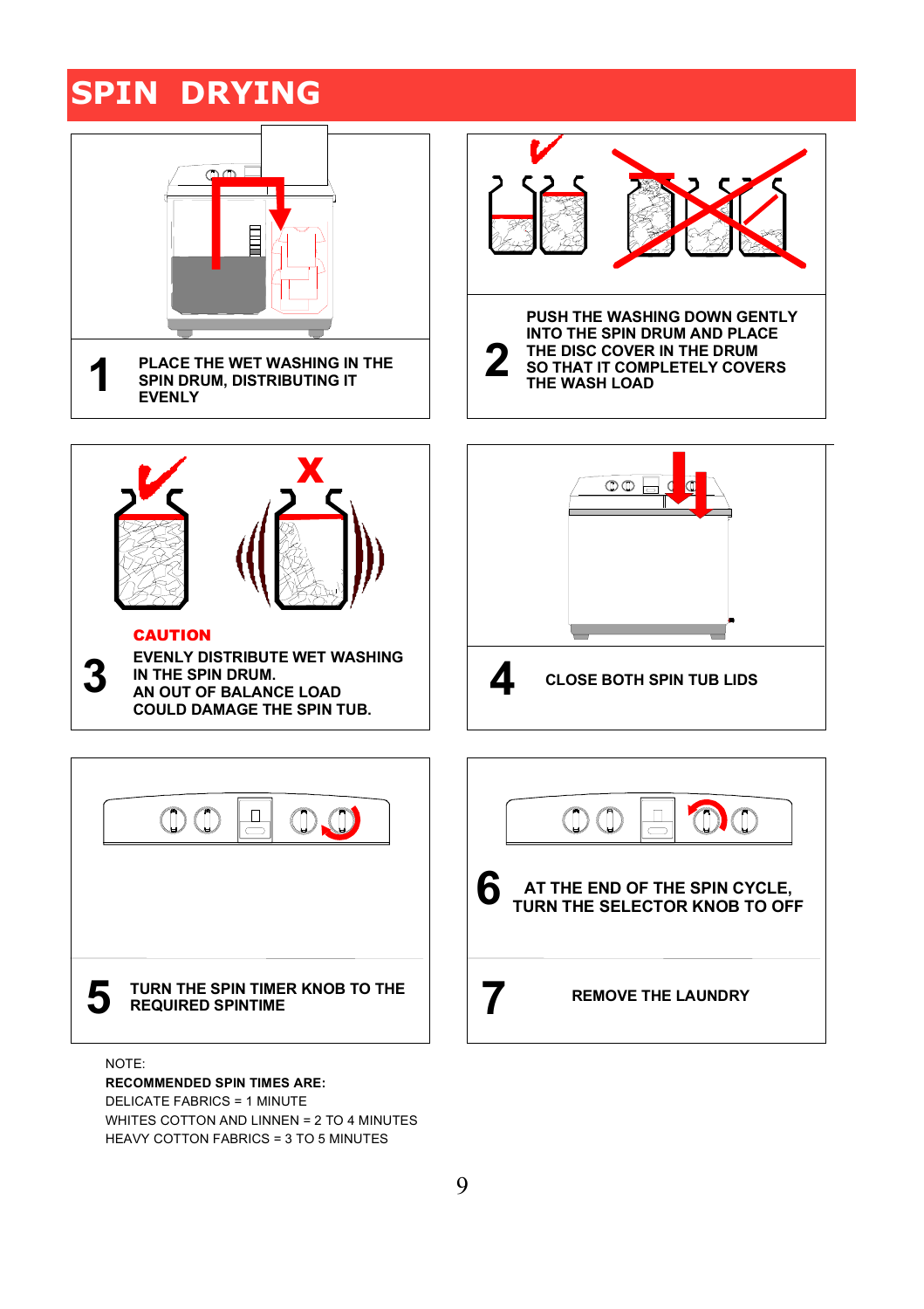

#### NEVER TOUCH THE ELECTRICAL PLUG OR SOCKET WITH WET HANDS

- **1 TURN THE SELECTOR KNOB TO OFF**
- **2 SWITCH THE POWER OFF AT THE WALL SOCKET AND REMOVE THE PLUG FROM THE SOCKET.**
- **3 DRY THE CABINET, THE CONTROL PANEL AND INSIDE THE TUBS WITH A SOFT, LINT FREE CLOTH.**
- **4 PLACE THE WASH TUB LID IN POSITION OVER THE WASH TUB.**
- **5 IF YOU WISH TO MOVE THE MACHINE, FIRST UNCOUPLE THE INLET HOSE FROM BOTH THE TAP AND THE MACHINE.**
- **6 REMOVE THE OUTLET HOSE FROM THE DRAIN BUT DO NOT DETACH THE OUTLET HOSE FROM THE MACHINE.**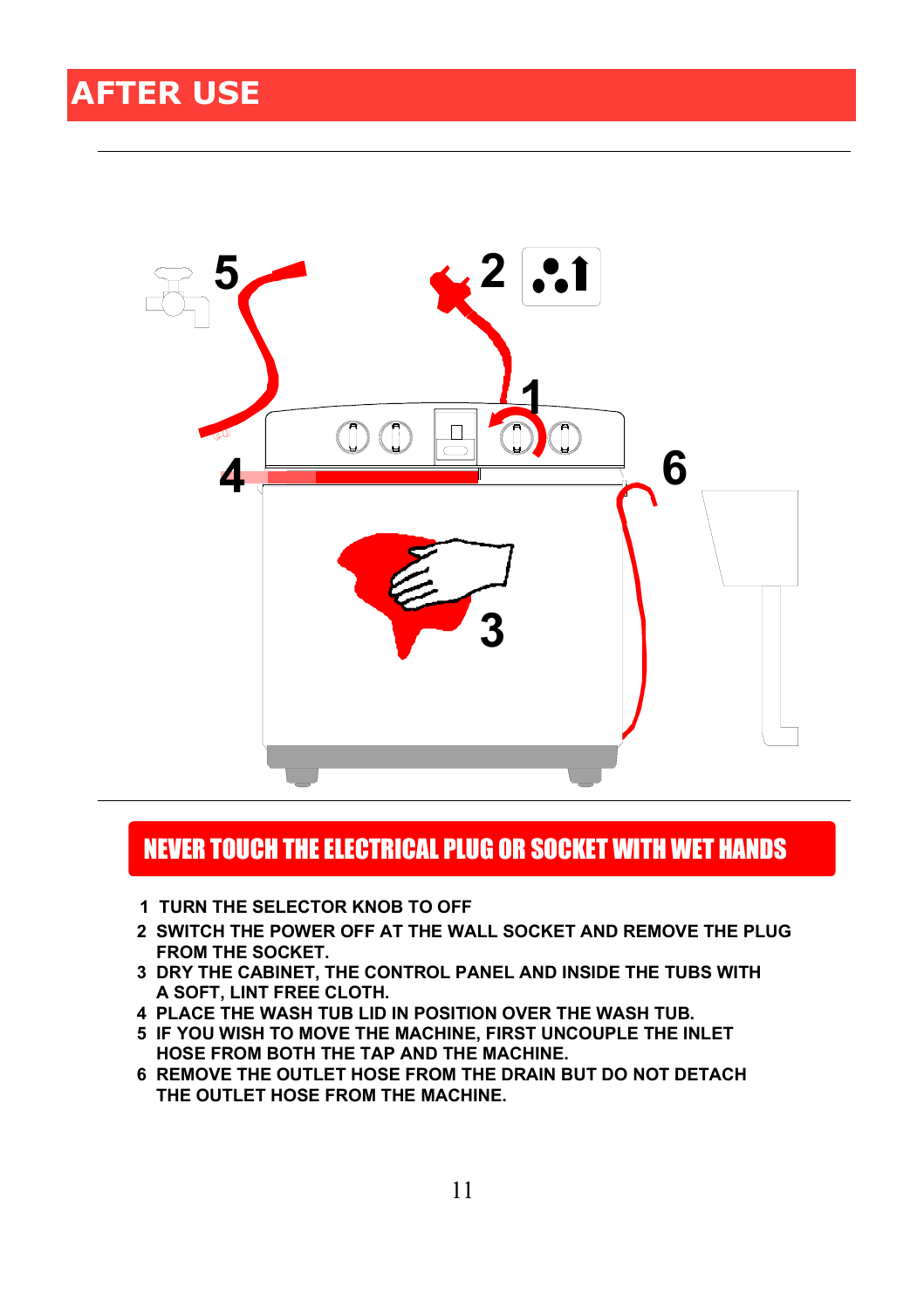# **MAINTENANCE**

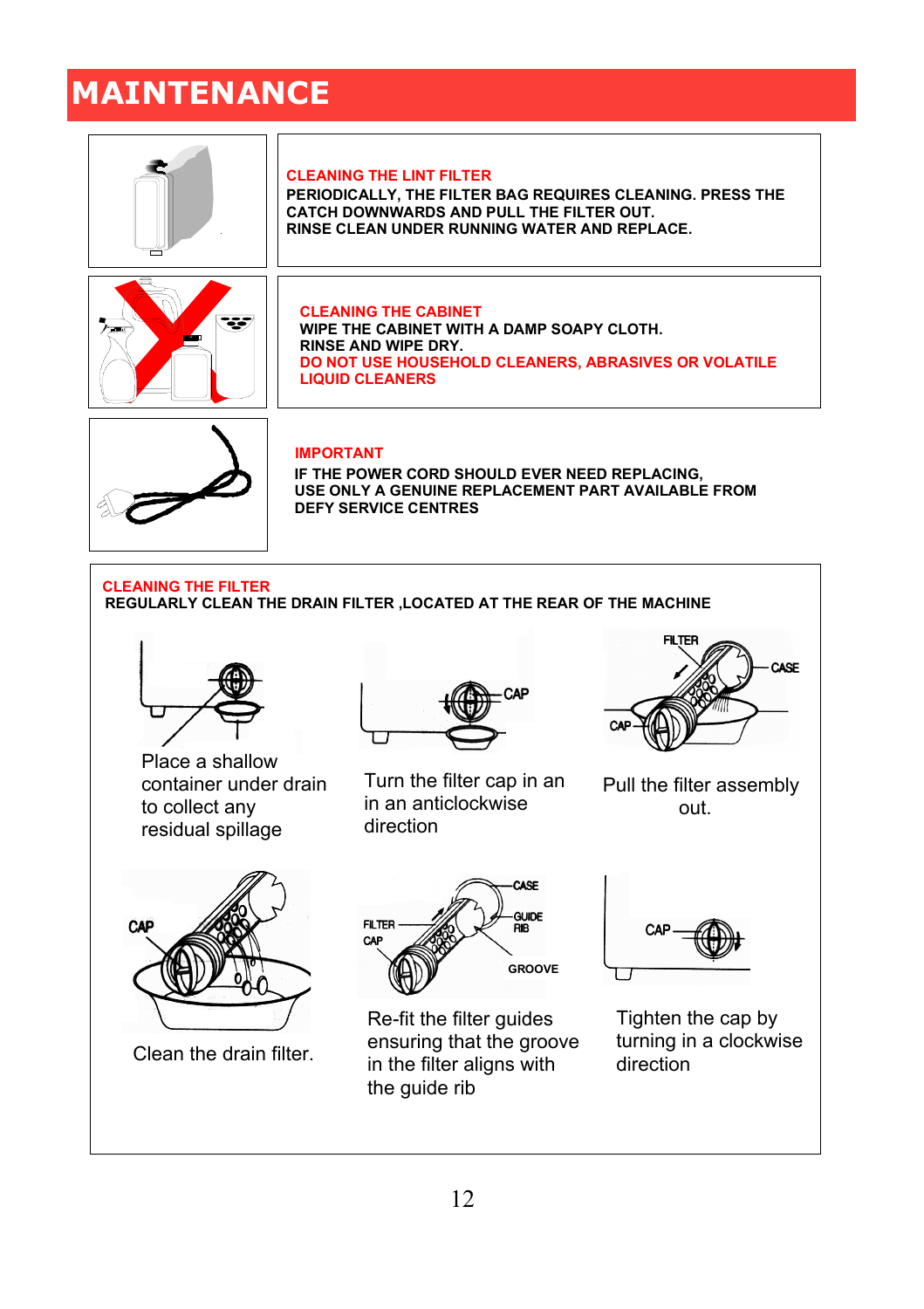#### **HELP**

**IF YOUR MACHINE WILL NOT WORK, CHECK THE FOLLOWING BEFORE CALLING A SERVICE TECHNICIAN**



- **2 HAS A HOUSE FUSE BLOWN OR HAS A CIRCUIT BREAKER TRIPPED?**
- **3 ARE THE CONTROL KNOBS IN THE CORRECT POSITION?**
- **4 HAS THE WATER TAP BEEN TURNED OPEN?**
- **5 HAS AN INLET OR OUTLET HOSE BEEN KINKED, TWISTED OR BENT?**
- **6 HAVE THE FILTERS BEEN CLEANED?**
- **7 CHECK FOR CLOTHES ENTANGLED ROUND THE SPIN DRUM.**
- **8 HAS THE SPIN TUB LID BEEN CLOSED PROPERLY?**

**IF YOU HAVE FOLLOWED THE INSTRUCTIONS AND STILL HAVE A PROBLEM, CONTACT THE NEAREST DEFY SERVICE CENTRE. THEY WILL DE ABLE TO HELP OR SEND A FACTORY TRAINED TECHNICIAN TO ASSIST YOU.**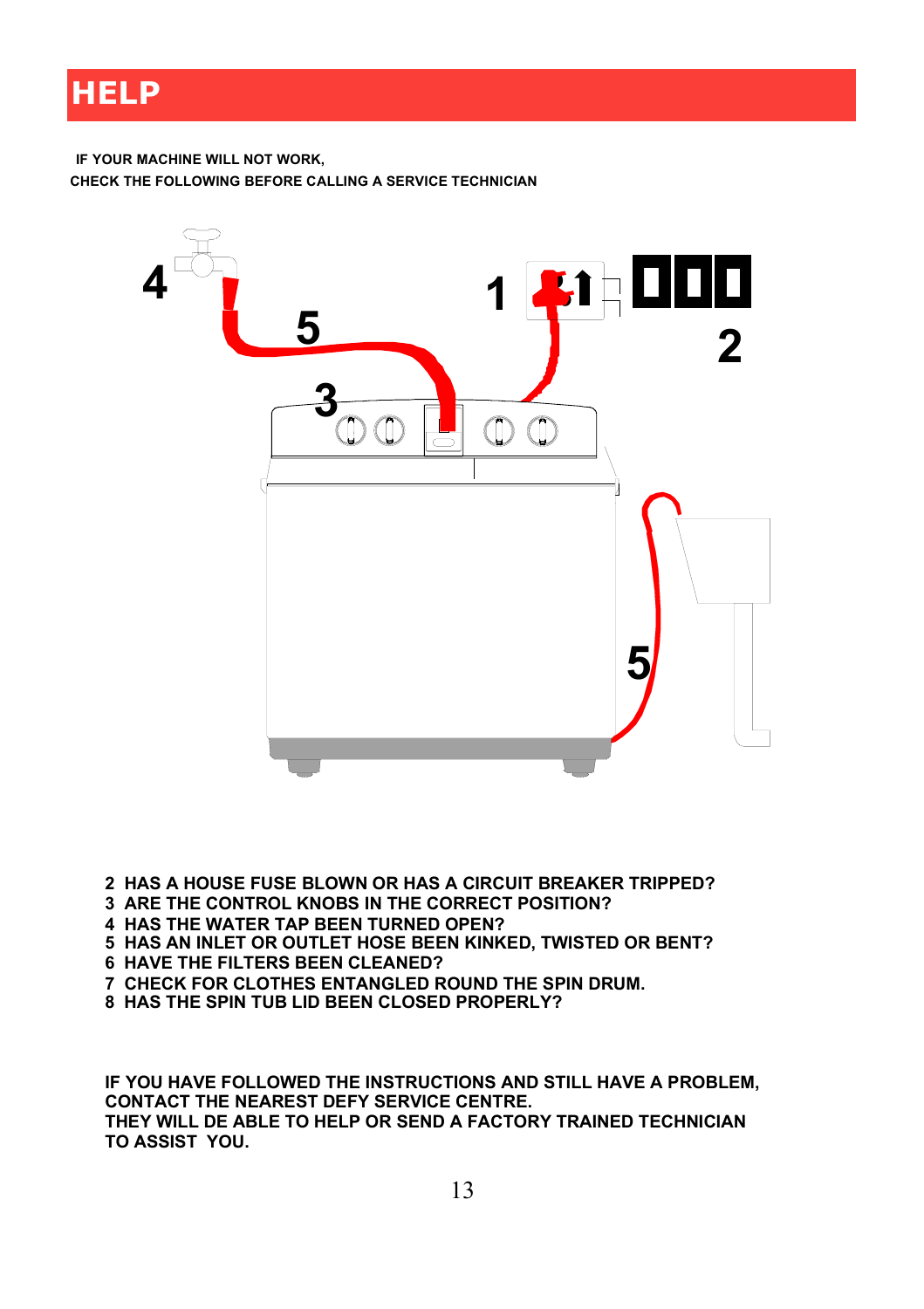#### **Service Centres**

**If you have followed the instructions and still have a problem, contact the nearest Defy Service Centre. They will be able to advise you on any aspect of the product or send a qualified technician to repair it.**

| <b>BLOEMFONTEIN</b>                                                                                                                   | 160 Long Street, Hilton,<br>Bloemfontein 9301.<br>Tel. 051 400 3900<br>Bloemfontein.Service@defy.co.za                                             |  |
|---------------------------------------------------------------------------------------------------------------------------------------|----------------------------------------------------------------------------------------------------------------------------------------------------|--|
| <b>CAPE TOWN</b>                                                                                                                      | 5A Marconi Rd.<br>Montague Gardens, 7441.<br>Tel. 021 551 8314<br>CapeTown.Service@defy.co.za                                                      |  |
| DURBAN                                                                                                                                | 35 Intersite Avenue,<br>Umgeni Business Park, Durban 4051.<br>Tel. 031 268 3300<br>Durban.Service@defy.co.za                                       |  |
| <b>EAST LONDON</b>                                                                                                                    | Robbie de Lange Road, Wilsonia,<br>East London, 5201<br>Tel 043 745 1129<br>EastLondon.Service@defy.co.za                                          |  |
| <b>JOHANNESBURG</b><br>Commercial Head Office,<br>Administration, Distribution, National Groups,<br>Tel. Sales, Contracts and Credit. | Cnr. Mimetes & Kruger Sts. Denver ext.12<br>Johannesburg. 2094.<br>Tel. 011 621 0200 or 011 621 0300<br>Gauteng Service@defy.co.za                 |  |
| <b>POLOKWANE</b>                                                                                                                      | 87 Nelson Mandela Drive.<br>Superbia 0699.<br>Tel. 0152 92 1166 / 7 / 8 / 9.<br>Polokwane.Service@defy.co.za                                       |  |
| PORT ELIZABETH                                                                                                                        | 112 Patterson Road,<br>North End, Port Elizabeth 6001.<br>Tel. 041 401 6400<br>PortElizabeth.Service@defy.co.za                                    |  |
| <b>PRETORIA.</b>                                                                                                                      | Block A1 Old Mutual Industrial Park.<br>Cnr. D.F. Malan Drive & Moot Str.<br>Hermanstad, 0082.<br>Tel. 012 377 8300<br>Pretoria.Service@defy.co.za |  |

**OTHER AREAS ARE SERVICED BY OVER 200 AUTHORISED SERVICE AGENTS. PLEASE CONSULT THE NEAREST REGIONAL DEFY SERVICE CENTRE FOR DETAILS.**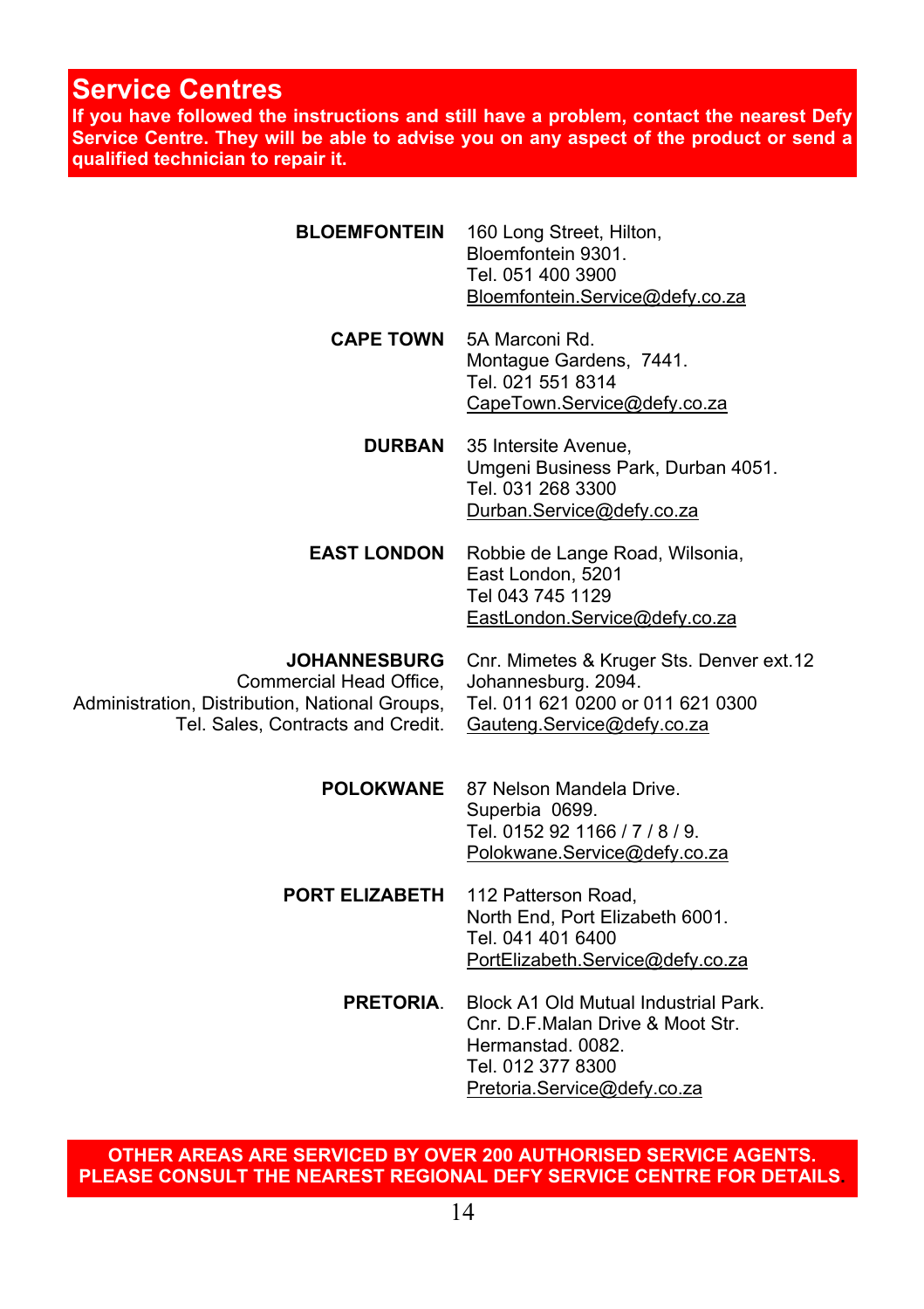#### **Warranty**

This certificate is issued by DEFY APPLIANCES (PTY) LIMITED manufacturers of Defy and Ocean products, hereinafter the Company, to the original purchaser only, of the appliance described on the certificate and shall constitute the only warranty given in respect of this appliance.

The Company warrants to the original purchaser that for a period of **TWO YEARS** from date of purchase the appliance is free from defect under normal domestic use, both in workmanship and material, subject to the following conditions.

- **1.** Repair or replacement of any part of this appliance, found by the Company to be defective, shall be at the election of the Company. The Company reserves the right to effect such service through any of its Service Divisions or Authorised Service Dealers. The cost of such service shall be borne by the Company in full, provided that the appliance is located no further than 50km from a Company Service Centre or an Authorised Service Dealer. Where the appliance is located beyond the 50km radius, the purchaser shall be liable for the standard travelling charges, as determined by the Company.
- CARRY IN SERVICE Microwave ovens, Compact cookers and small appliances are repaired in our service centres and are not collected from the customers home. Faulty units should be delivered to the purchasing dealer or to the nearest Company Service Centre for warranty repairs.
- **2.** Vitreous enamelware, fuses and lamps are specifically excluded from these warranties. It is an express condition of these warranties that the purchaser takes due care and attention in the use and maintenance of the appliance. Abuse, misuse in conflict with operating instructions, connection to incorrect voltages and subjection to commercial use shall release the Company from its obligations.
- **3.** This warranty shall become void and cease to operate if the appliance is dismantled by, or any repairs to the appliance are effected by any persons not duly authorised by the Company, or if substitute parts not approved by the Company are used in the appliance, or if the serial number of the appliance is removed.
- **4.** The Company shall not be responsible for damages resulting from fire, flood, civil disturbances or any Act of God. The Company shall not, in terms of these warranties be responsible nor held liable for any consequential loss or damage of any kind caused by or due to the failure or malfunction of the appliance.
- **5.** The Company shall not be responsible for transportation or other costs other than those incurred within the provisions of Point 1 of this Certificate.
- **6.** These warranties shall not apply to the appliance if it is purchased or used beyond the borders of the Republic of South Africa, Namibia, Botswana, Swaziland and Lesotho.
- **7**. Where service is requested under warranty and no fault or defect can be found by the Company, all costs incurred will be for the purchaser's account.
- **8.** This Certificate as well as your invoice will serve as proof of purchase. For the purpose of warranty, it will be essential to produce this Certificate and invoice. Failure to do so, will render the purchaser liable for service costs.

#### **KEEP THIS CERTIFICATE AND SALES INVOICE AS PROOF OF PURCHASE FOR WARRANTY PURPOSES.**